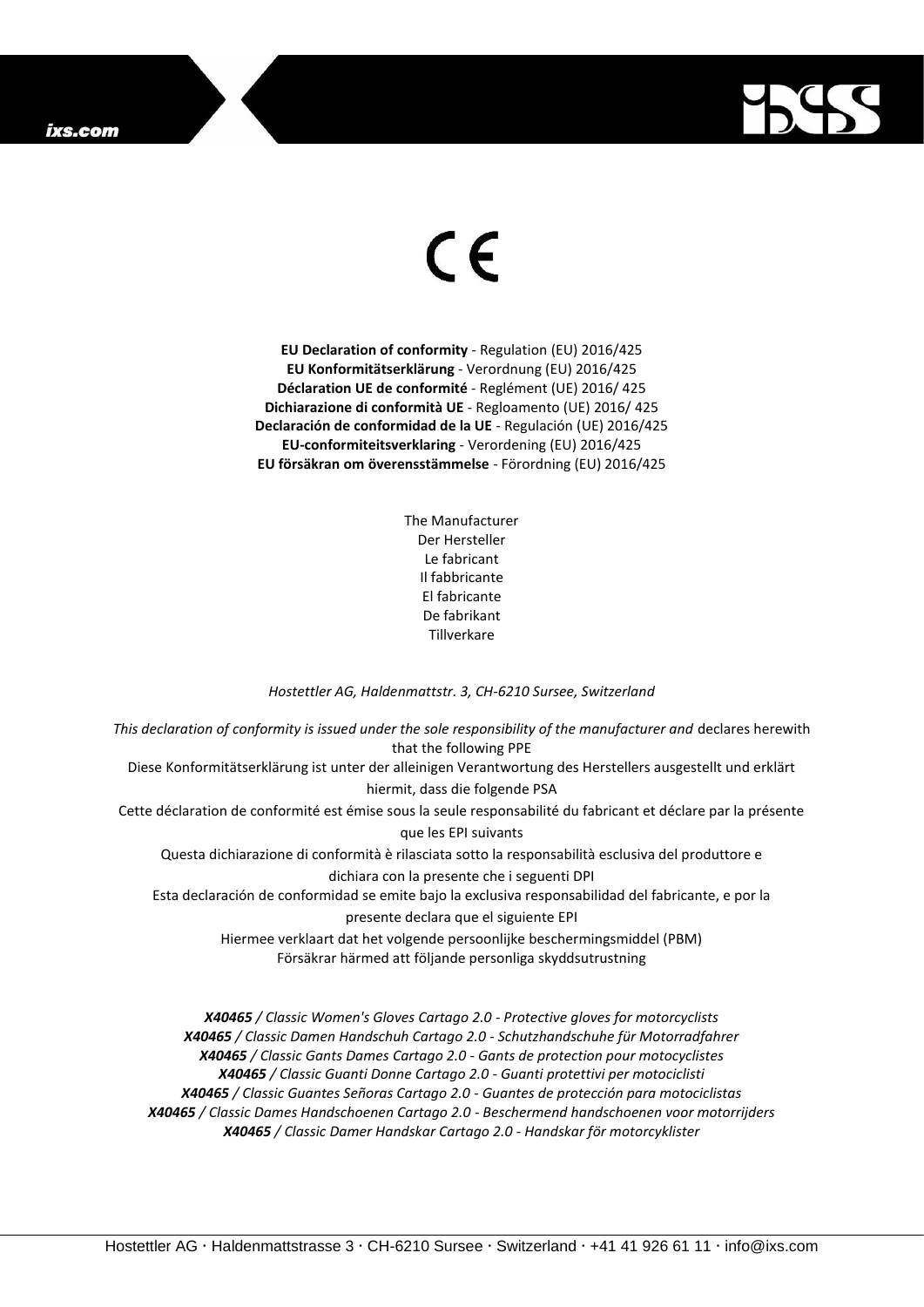

## has undergone the EU-type examination conformity assessment procedure (module B) performed by the Notified Body, **CTC** (n° 0075) 4, rue Hermann Frenkel, F-69367 Lyon cedex 07 (France) which has issued the EU Type Examination Certificate No. 0075/1895/162/03/21/0450 EXT 02/08/21.

And is compliant with the following Standard: EN13594:2015

hat das EU-Baumusterprüfungs-Konformitätsbewertungsverfahren durchlaufen (Modul B) durchgeführt von der benannten Stelle, **CTC** (n° 0075) 4, rue Hermann Frenkel, F-69367 Lyon cedex 07 (Frankreich) die die EU-Baumusterprüfbescheinigung Nr. 0075/1895/162/03/21/0450 EXT 02/08/21 ausgestellt hat.

und entspricht der folgenden Norm: EN13594:2015

a subi la procédure d'évaluation de la conformité pour l'examen de type UE (module B) réalisée par l'organisme notifié, **CTC** (n° 0075) 4, rue Hermann Frenkel, F-69367 Lyon cedex 07 (France), qui a délivré le certificat d'examen de type UE n°. 0075/1895/162/03/21/0450 EXT 02/08/21

Et est conforme à la norme suivante: EN13594:2015

è stato sottoposto alla procedura di valutazione della conformità dell'esame UE del tipo (modulo B) eseguita dall'organismo notificato, **CTC** (n° 0075) 4, rue Hermann Frenkel, F-69367 Lyon cedex 07 (Francia) che ha rilasciato il certificato di esame UE del tipo n. 0075/1895/162/03/21/0450 EXT 02/08/21.

Ed è conforme alla seguente norma: EN13594:2015

ha sido sometido al procedimiento de evaluación de conformidad del examen de tipo UE (módulo B) realizado por el organismo notificado, **CTC** (n° 0075) 4, rue Hermann Frenkel, F-69367 Lyon cedex 07 (Francia) que ha emitido el certificado de examen UE de tipo no. 0075/1895/162/03/21/0450 EXT 02/08/21.

Y cumple con el siguiente estándar: EN13594:2015

de EG-typekeuring-conformiteitsbeoordelingsprocedure doorlopen (module B) heeft,uitgevoerd door de aangemelde instantie **CTC** (n° 0075) 4, rue Hermann Frenkel, F-69367 Lyon cedex 07 (Frankrijk) die het certificaat van EG-typeonderzoek nr. 0075/1895/162/03/21/0450 EXT 02/08/21 afgegeven heft.

en voldoet aan de volgende norm: EN13594:2015

har genomgått förfarandet för bedömning av överensstämmelse enligt EU-typkontroll (modul B),vilken utförts av anmält organ **CTC** (n° 0075) 4, rue Hermann Frenkel, F-69367 Lyon cedex 07 (Frankrike), som utfärdat EU-typintyg nr 0075/1895/162/03/21/0450 EXT 02/08/21.

Och uppfyller kraven i standarden: EN13594:2015